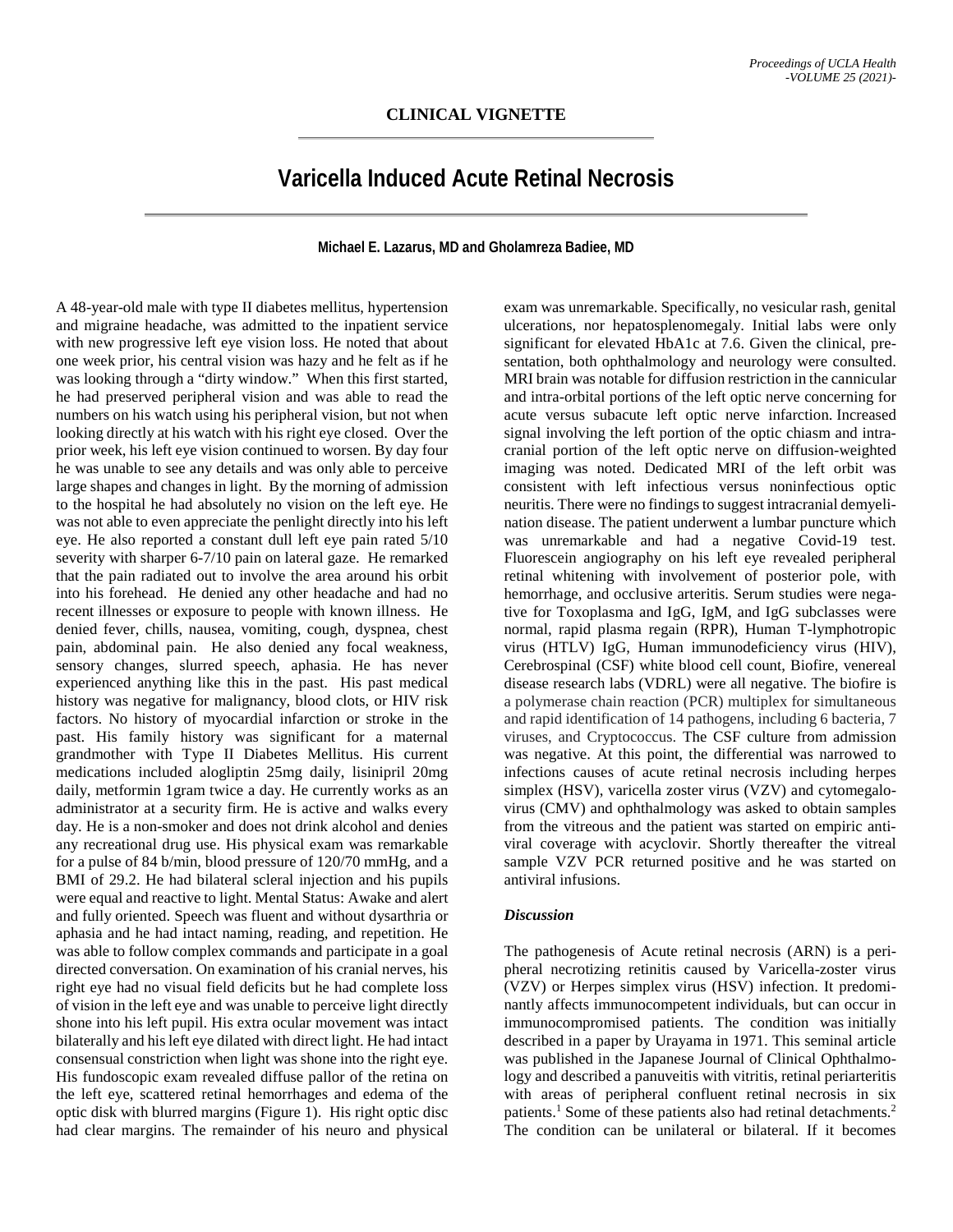bilateral, it is known as bilateral ARN or BARN. ARN has also been described in the literature due to cytomegalovirus (CMV), or Epstein-Barr virus (EBV).<sup>3</sup> The condition affects men and women equally. It is more common in older patients as immunity to VZV decreases. HSV-induced ARN affects younger patients especially those with a history of herpes encephalitis. Acute retinal necrosis can also occur in immunocompetent patients taking corticosteroids, non-corticosteroid immunosuppressants, and after chemotherapy. The virus infects retinal cells and necrosis occurs from cytolysis and the occlusion of retinal capillaries. Dead retinal cells detach and leave areas of residual disc pallor. The initial inflammation caused by viral infection damages the retinal cells. Further progression causes arteriolar constriction which exacerbates retinal necrosis. Later as the retina scars, retinal detachment may occur in up to three quarters of patients with ARN.<sup>4</sup> As in our case, patients often present with ocular pain or periocular pain, with pain exacerbated by eye movement. Redness, photophobia or light sensitivity, floaters, decreased vision, or blurred vision, and visual field deficits may also occur.

When assessing patients, risk factors for AIDS, immune compromise, any prior systemic or ocular therapies or surgical procedures, systemic diseases, and any previous herpes infection including encephalitis should be sought. On physical exam the internist can assess the eye for conjunctival injection or scleritis and perform a dilated fundoscopic examination for focal areas of retinal pallor, retinal hemorrhage, optic disc edema, and retinal detachment. Ophthalmologic consultation can assess for prominent inflammatory reaction within the vitreous and anterior chamber as well as measurement of intraocular pressure.

The ARN diagnostic triad is arteritis/phlebitis of the retinal and choroidal vessels, a confluent necrotizing retinitis usually of the peripheral retina, and a moderate to severe vitritis.5

When ARN is suspected, testing should include complete blood count with differential, baseline liver and kidney function, HIV serology, FTA-ABS (fluorescent treponemal antibody absorption), and RPR (rapid plasma reagin), erythrocyte sedimentation rate, toxoplasmosis titers, purified protein derivative skin test (PPD), and chest x-ray as part of the initial evaluation.<sup>6</sup> The ophthalmologist can perform an anterior chamber/vitreous paracentesis for herpesviruses (VZV, HSV, CMV, and EBV) and toxoplasmosis polymerase chain reaction (PCR). Positive VZV or HSV PCR in is seen in 79-100% of cases of ARN. Serum Viral titers (VZV, HSV, CMV), Lumbar Puncture CT/MRI of Brain and intravenous fluorescein angiography can also be considered depending on the patient's presentation.7

ARN is an ophthalmologic emergency and once suspected or confirmed anti-viral therapy should be initiated immediately. The goal is to decrease spread to the opposite eye. One study showed that 75% of the patients treated with acyclovir remained disease-free in the opposite eye at 2 years versus 35% of patients not treated with acyclovir.8 Unfortunately, treatment does not reduce the rate of retinal detachment in the eye which was infected initially. Acyclovir should be started at 10-13 mg/kg every 8 hours or 1500mg/m2/day intravenously (IV) for 5-10 days and followed by acyclovir 800 mg five times daily orally for 6 weeks to 3 months. Alternate treatment options include Valacyclovir which can be taken orally three times daily avoiding the need for intravenous access. Other oral options include Famciclovir and Valganciclovir. As in our patient sight-threatening retinitis or optic disc involvement, may involve intravitreal injections.

Concurrent with IV antivirals, oral prednisone 0.5-2.0 mg/kg/day for one and a half to two months should be started two days after the start of antiviral therapy or once regression of necrosis is demonstrated on fundoscopic exam. Also, antiplatelet therapy (aspirin 81 mg to 650 mg daily) or warfarin may prevent further ischemia of the optic nerve and retina. Finally, laser photocoagulation posterior to the zone of active retinitis may be performed prophylactically to wall off or prevent subsequent retinal detachment, this however remains controversial. The visual prognosis of ARN is poor and 64% of affected eyes achieve a final acuity of worse than 20/200 due to multiple complications including retinal detachment, optic neuropathy, macular abnormality, and retinal ischemia.<sup>9</sup> Visual outcomes may improve with prompt diagnosis and treatment. Up to 92% of eyes may achieve at least 20/400, and 46% of eyes may achieve a final vision of at least 20/40 and involvement of the other eye may reduce.<sup>10</sup> A large series noted that when the macula and the optic disc were involved, a final vision of  $20/200$  or worse could be expected.<sup>11</sup>

ARN is a vision threatening disease and internists and hospitalists who diagnose patients with herpes simplex infection of the eye should refer these patients to an ophthalmologist immediately. The main goal of rapid diagnosis, as in our patient, is to reduce the chances of spread to the opposite eye. The prognosis of ARN is poor and about two thirds of affected eyes have a final visual acuity of worse than 20/200.12 Retinal detachment, optic neuropathy, macular involvement, and retinal ischemia are associated consequences.